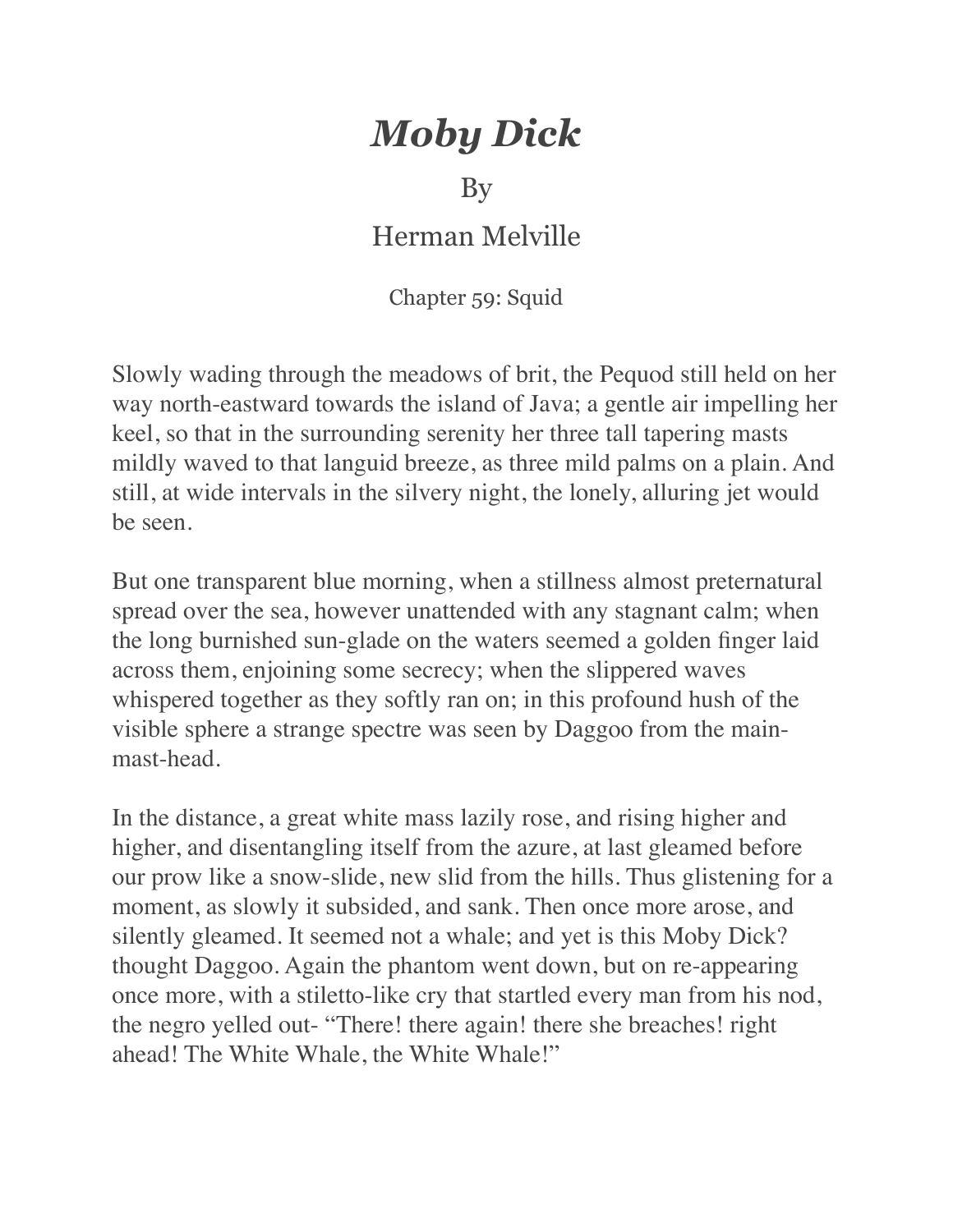Upon this, the seamen rushed to the yard-arms, as in swarming-time the bees rush to the boughs. Bare-headed in the sultry sun, Ahab stood on the bowsprit, and with one hand pushed far behind in readiness to wave his orders to the helmsman, cast his eager glance in the direction indicated aloft by the outstretched motionless arm of Daggoo.

Whether the flitting attendance of the one still and solitary jet had gradually worked upon Ahab, so that he was now prepared to connect the ideas of mildness and repose with the first sight of the particular whale he pursued; however this was, or whether his eagerness betrayed him; whichever way it might have been, no sooner did he distinctly perceive the white mass, than with a quick intensity he instantly gave orders for lowering.

The four boats were soon on the water; Ahab's in advance, and all swiftly pulling towards their prey. Soon it went down, and while, with oars suspended, we were awaiting its reappearance, lo! in the same spot where it sank, once more it slowly rose. Almost forgetting for the moment all thoughts of Moby Dick, we now gazed at the most wondrous phenomenon which the secret seas have hitherto revealed to mankind. A vast pulpy mass, furlongs in length and breadth, of a glancing creamcolor, lay floating on the water, innumerable long arms radiating from its centre, and curling and twisting like a nest of anacondas, as if blindly to catch at any hapless object within reach. No perceptible face or front did it have; no conceivable token of either sensation or instinct; but undulated there on the billows, an unearthly, formless, chance-like apparition of life.

As with a low sucking sound it slowly disappeared again, Starbuck still gazing at the agitated waters where it had sunk, with a wild voice exclaimed- "Almost rather had I seen Moby Dick and fought him, than to have seen thee, thou white ghost!"

"What was it, Sir?" said Flask.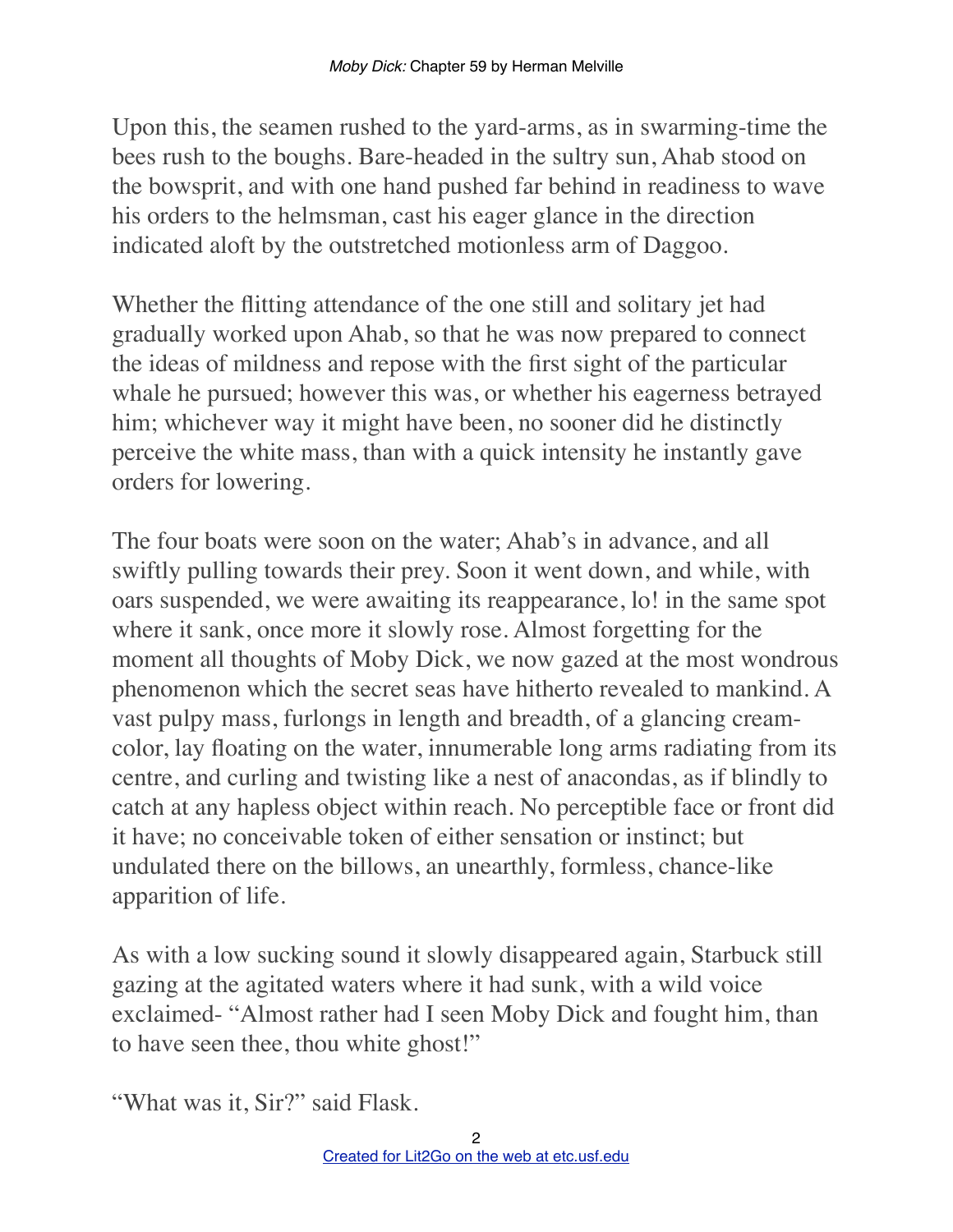"The great live squid, which, they say, few whale-ships ever beheld, and returned to their ports to tell of it."

But Ahab said nothing; turning his boat, he sailed back to the vessel; the rest as silently following.

Whatever superstitions the sperm whalemen in general have connected with the sight of this object, certain it is, that a glimpse of it being so very unusual, that circumstance has gone far to invest it with portentousness. So rarely is it beheld, that though one and all of them declare it to be the largest animated thing in the ocean, yet very few of them have any but the most vague ideas concerning its true nature and form; notwithstanding, they believe it to furnish to the sperm whale his only food. For though other species of whales find their food above water, and may be seen by man in the act of feeding, the spermaceti whale obtains his whole food in unknown zones below the surface; and only by inference is it that any one can tell of what, precisely, that food consists. At times, when closely pursued, he will disgorge what are supposed to be the detached arms of the squid; some of them thus exhibited exceeding twenty and thirty feet in length. They fancy that the monster to which these arms belonged ordinarily clings by them to the bed of the ocean; and that the sperm whale, unlike other species, is supplied with teeth in order to attack and tear it.

There seems some ground to imagine that the great Kraken of Bishop Pontoppodan may ultimately resolve itself into Squid. The manner in which the Bishop describes it, as alternately rising and sinking, with some other particulars he narrates, in all this the two correspond. But much abatement is necessary with respect to the incredible bulk he assigns it.

By some naturalists who have vaguely heard rumors of the mysterious creature, here spoken of, it is included among the class of cuttle-fish, to